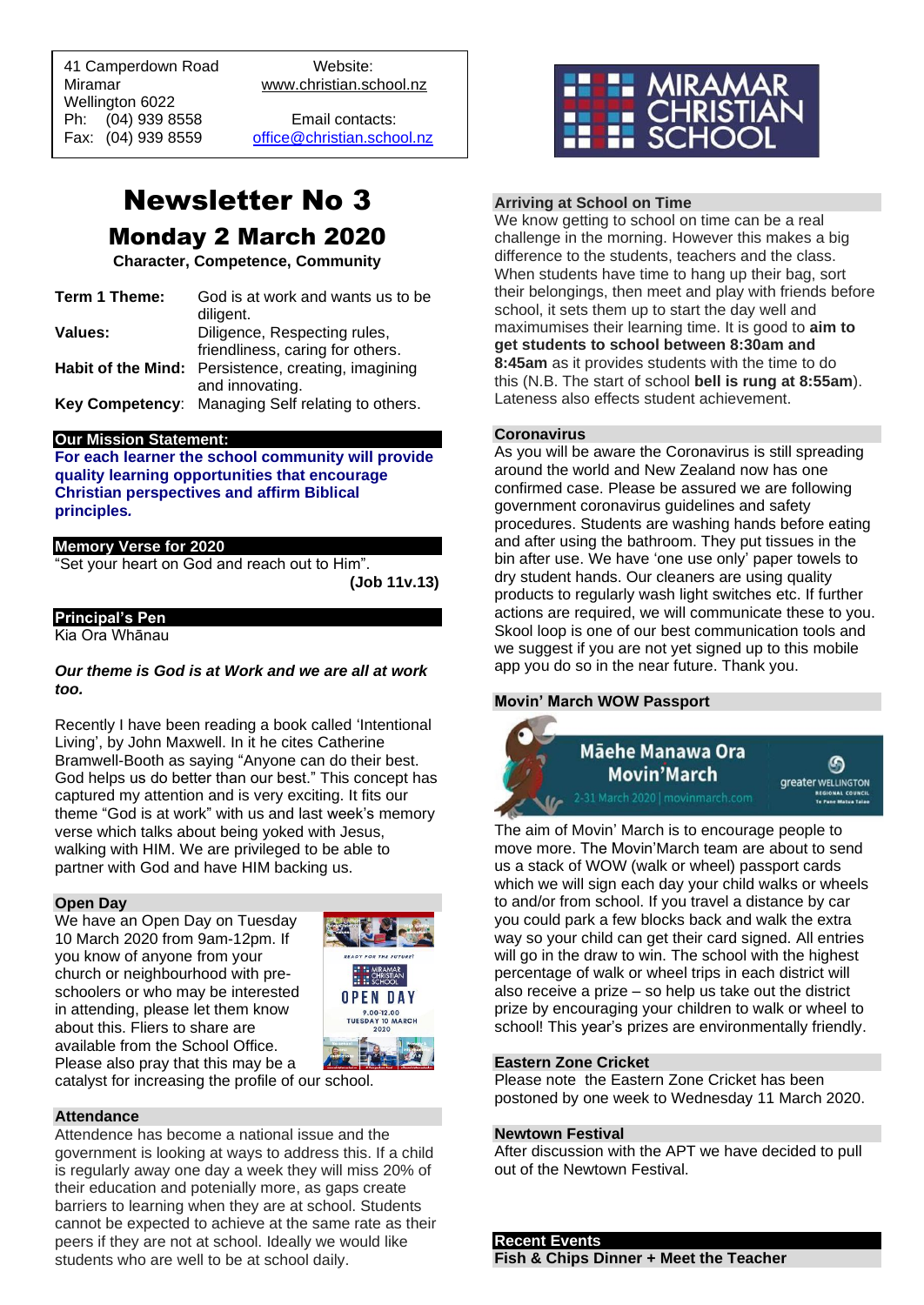Wow what a fantastic turnout. It is good to meet as a school. We really appreciate your presence at the Meet the Teacher part of the evening. Thank you also for your feedback on the school report. A copy of this is will also be attached to the email you received this newsletter.

# **Working Bee**



Students and helpers did a great job and moving and spreading 7m<sup>3</sup> bark under our playground and tree. All the bark was moved by 10:15am and students were rewarded with half an hour choosing time. It was interesting watching students work out different ways of moving the bark and different

systems of

working together to become more effective. Bark was gathered in containers, tipped into buckets and black bags, put on scooters and taken to the areas they were spreading the bark. There was a real sense of kotahitanga (working together with common purpose). Well done!



# **Commissioning Service**



Thank you to those who came to the Commissioning Service on Sunday 23 February. Gateway Baptist Church has blessed our school in many ways. This was an important day for our school where we

committed our school and actions to God and seek his blessing on us. We renewed our commitment to be yoked with Christ.

There are many Gateway parishioners who are very committed to Christian Education and supporting the work we do here, by regularly to helping in the classroom, library, garden and at the BoT level. Many of these people do not have students in our school. We pass on our thanks to these people.

#### **Prayer points: - Thank God:**

- For the gift of being partnered (yoked) with Christ in our work.
- For those who are committed to Christian Education and support us faithfully.
- For God's faithfulness to Miramar Christian School for the last 41 years.
- For the volunteer who has stepped forward to complete grant applications on behalf of Miramar Christian School.
- For a great turnout to Meet the Teacher/Fish & Chips Dinner
- The work completed at the working bee
- The blessings bestowed from Gateway Baptist Church on our school.

#### **Please pray:**

- For the fliers and posters recently dropped into 9 kindergartens/preschools and churches to be noticed by people who are interested in seeking Christian Education for their children. Plus, that they would make the next step of visiting us and creating fruitful connections.
- For God's wisdom, anointing and blessing on the work of our teaching staff, Principal and office manager.
- There would be a positive ripple effect, for our school, from the work of 2019.
- That Miramar Christian School would be a blessing to the community.
- That 2020 would be a year marked with joy in the Miramar Christian Community.
- For our prayer students and their families: **Week 5:** Hawi, Anton, Dandi **Week 6:** Hazel, Yli, Chirag

Thank you for your commitment and prayers.

#### Shalom **Kaye Gillies Principal**

| <b>Every Wed</b>     | Subway ordered lunch (optional)                |
|----------------------|------------------------------------------------|
| <b>Every Wed/Fri</b> | Wheels Day / Wear PE Uniform                   |
| <b>Every Thurs</b>   | Technicraft (Yrs 7-8)                          |
| <b>Every Fri</b>     | Music Lessons, 8:30am - 10:00am                |
| <b>Every Sun</b>     | 10am Gateway Baptist Church - all welcome      |
| Mar                  |                                                |
| Wed 4 Mar            | Kelly Sports @ MCS                             |
| Fri 6 Mar            | Energise a.m.                                  |
| Mon 9 Mar            | Shared Assembly 2:15pm                         |
| Tues 10 Mar          | MCS Open Day                                   |
| Wed 11 Mar           | EZ Cricket @ Miramar Park                      |
| Wed 11 Mar           | Kelly Sports @ MCS                             |
| Wed 18 Mar           | Kelly Sports @ MCS                             |
| Fri 20 Mar           | Christian Schools Annual Sports Day Yr5-8      |
| Mon 23 Mar           | Shared Assembly 2:15pm                         |
| Mon 23 Mar           | BoT Mtg, 6pm, Staffroom                        |
| Wed 25 Mar           | Kelly Sports @ MCS                             |
| Wed 25 Mar           | EZ Football @ Miramar Park                     |
| Fri 27 Mar           | Mufti Day                                      |
| Apr                  |                                                |
| Wed 1 Apr            | Kelly Sports @ MCS                             |
| Wed 1 Apr            | EZ Football @ Miramar Park (postponement date) |
| Mon 6 Apr            | Shared Assembly 2:15pm                         |
| Tues 7 Apr           | EZ Futsal @ ASB (Yr 1-4)                       |
| Wed 8 Apr            | EZ Futsal @ ASB (Yr 5-8)                       |
| Thurs 9 Apr          | Term 1 ends (3pm)                              |
| Fri 10 Apr           | No school - Good Friday                        |
| Mon 27 Apr           | No school - Anzac Day observed                 |
| Tues 28 Apr          | Term 2 starts (8:55am)                         |